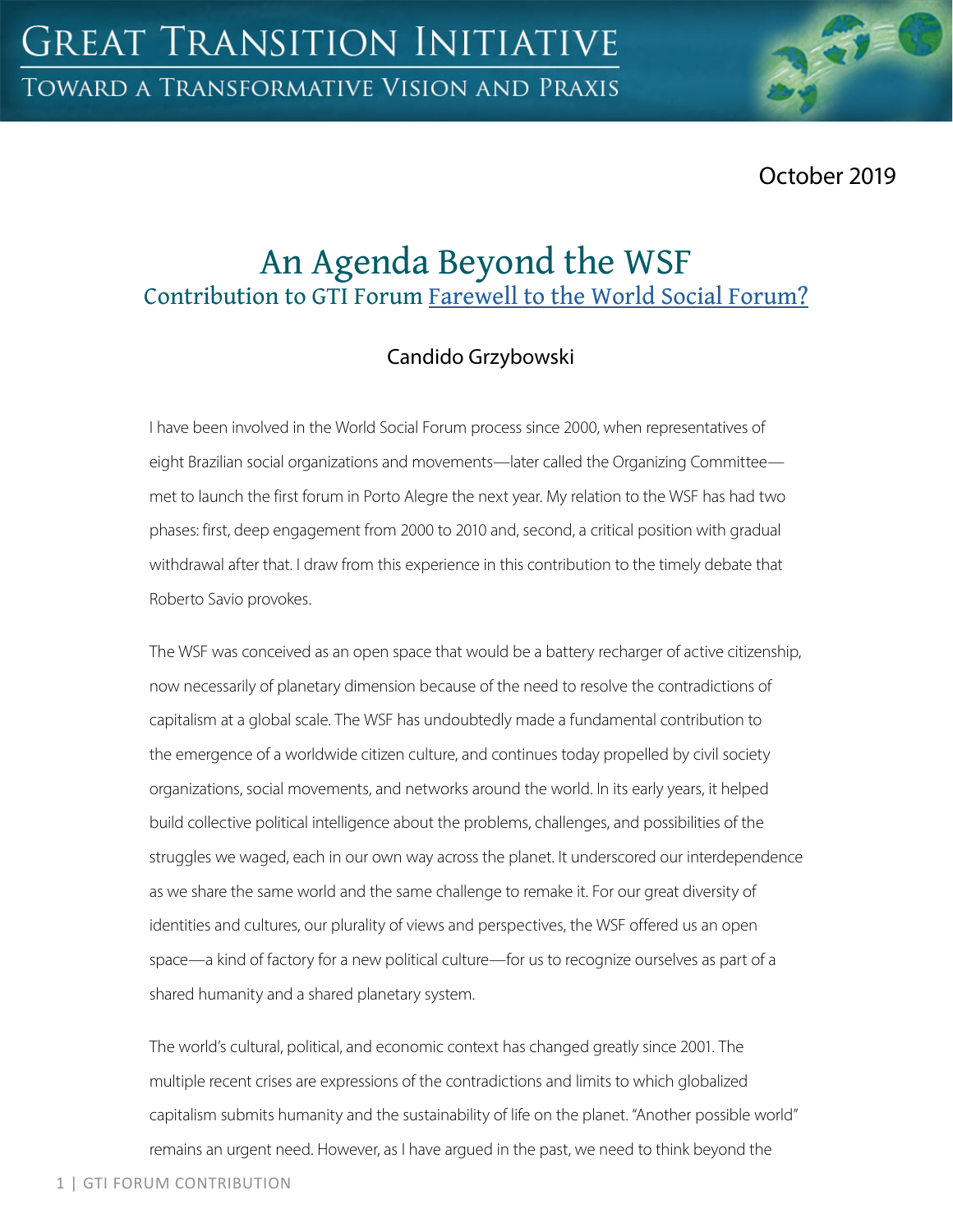WSF, while still allowing it to continue the inspiring task for which it was founded. WSF meetings nourished dreams and hopes for many around the world and should continue to do so with the younger generations of today.

#### The WSF as Inspiration and as Limit

The most obvious contribution of the WSF was as a galvanizing force that opposed Davos and asserted that "another world is possible." It did this by appealing to the capacity for transformative action of the multiple and diverse collective subjects, organized into resisting organizations, movements, networks, coalitions, and alliances to formulate concrete proposals and fight for their realization. The WSF created the foundations of a new political culture of transformation precisely by establishing horizontal planetary dialogue as an imperative, without antagonism, racism, or patriarchalism—dialogue within and between collective subjects, each recognizing each other as equals. Due to its open space for diversity and plurality—as defined in the Charter of Principles—the WSF has become a reference point for meetings and exchanges, without hierarchies or priorities.

However, we all brought our mental structures, values, and practices, with all their contradictions, starting with the simplest: we confuse diversity with each one doing what they wanted, making difficult the collaboration and synthesis that is the raison d'être of the WSF space. In fact, we were deluded about the size of the task ahead with our way of thinking and acting freighted by conceptual and political tendencies that undermined unity. Not least, despite the massive presence of feminist organizations and movements, tenacious machismo did not give women proper relevance in dialogues and exchanges. Also, while language and cultural diversity are heritages to preserve, we could not cope with the problem of translation, despite the information and communication technologies available to us.

Despite these problems, a great legacy of the WSF was the rescue and appreciation of politics as the quintessential arena for building another world, and citizen action as the necessary transformational force. In a capitalist world increasingly dominated by bigness, privatization, commodification, cynicism, and violence, the WSF highlighted core ethical principles and values for thinking about nature, life, the economy, and power.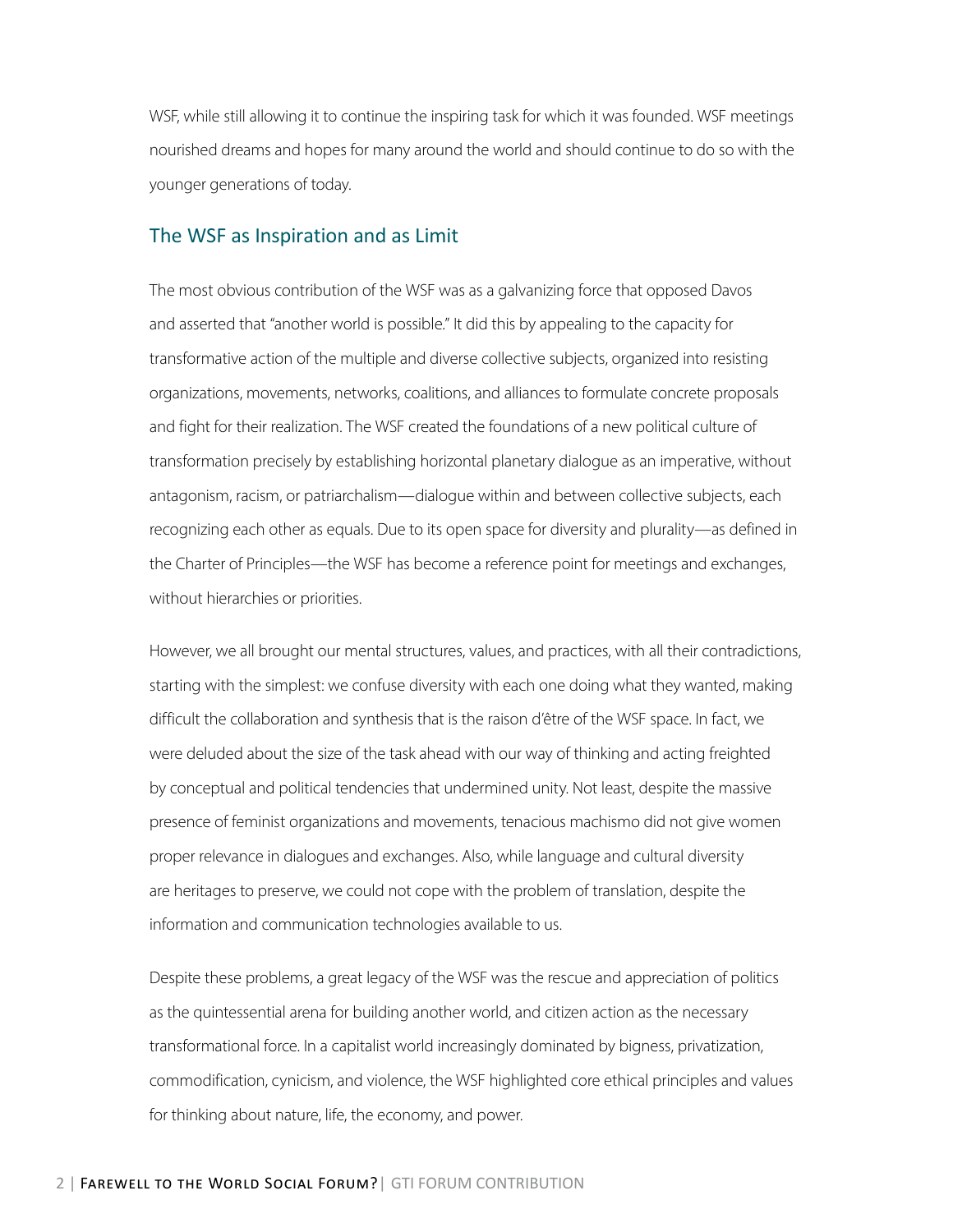The WSF's strengths lay in rekindling hope and renewing human agency, questioning the determinist assumptions and antagonisms typical of leftist culture, and valuing the diversity of collective subjects. However, the WSF had its limits: most clearly, its emphasis solely on building consciousness and will for action, rather than action itself. For transformative forces to emerge, we need to take a path beyond the WSF to new forms of collective action.

#### Elements for an Agenda Beyond the WSF

Repoliticizing the relationship between the biosphere, power, culture, and the economy and acting from a planetary and cosmopolitan perspective is the starting point. The WSF has given centrality to politics and power, downplaying market relations and the economy. In this way, it pointed to the power of active citizenship, but did not elaborate and define the agenda or agendas for struggle. Rather, the agendas of each individual movement, network, coalition, and alliance were debated and often updated at WSF events, but the responsibility for carrying them out rested with the one who adopted them without formal support from all Forum participants. It is the duty of Forum participants to carry the political agenda forward before and after events. The "beyond the WSF" I refer to embodies this sense of ongoing intervention, taking inspiration from the WSF only as a moment of reflection and exchange.

Today, I think that the central issue for confronting capitalism is the search for alternatives to the "crisis of civilization" rooted in colonial, racist, patriarchal, Eurocentric, and imperialist rule over peoples and nature, and in industrial growth, productivism, and consumerism. Environmental destruction and social injustice are intrinsic conditions of capitalism, exacerbated today by globalization at the service of the great economic and financial conglomerates under the imperialist militarized guard. The fracturing of the social fabric and the eroding of the resilience of the biosphere, the common basis for life itself, is becoming irreversible. To make all life sustainable, it is essential to tackle injustice on both its social and environmental sides: ecosocial injustice. It is no longer possible to limit our call to changing social relations of production, heretofore the dominant ideal of the left. The ideal of industrial society—its productivism and limitless accumulation, the goods and services it provides, and the style of consumption and life it generates—is part of the eco-social injustice that we must confront. The idea of resistance to the commodification of everything was always well-represented in the WSF. But this is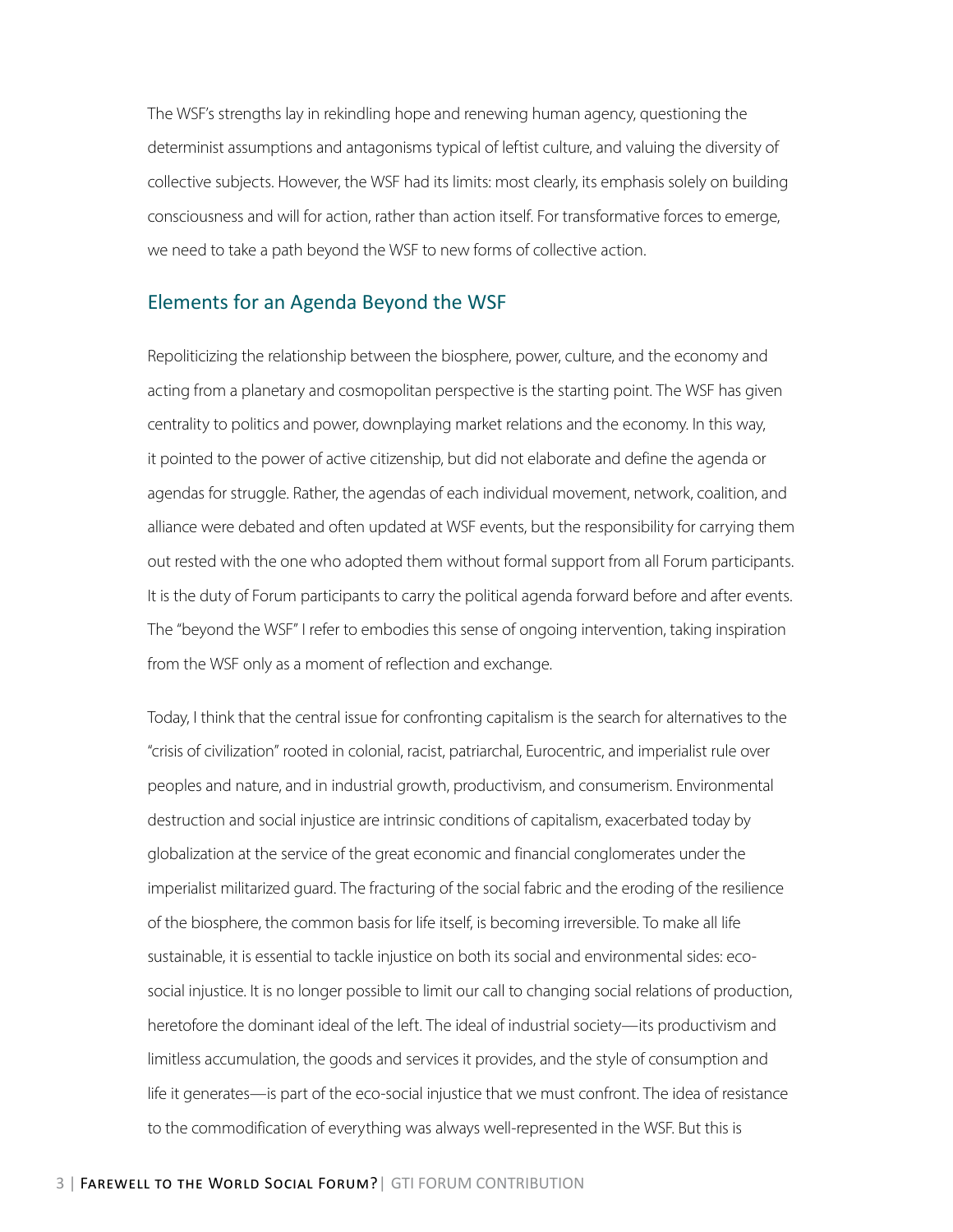only part of the story. The whole vision of human civilization and its relationship to nature needs to be reimagined, from local to global, reflecting the possibilities and limits of the biosphere and the cultural, scientific, and technical creativity of each people, in a spirit of interdependence and planetary solidarity, resilience, and sustainability.

Accordingly, a key element of the new political culture and social transformation agenda is to decolonize and liberate our ways of thinking and acting. In the context of the "crisis of civilization," we need to advance a deep shift in power and economic institutions. What condemns many to poverty, exclusion, and multiple forms of inequality and domination is not a lack of development, but development itself. Development constantly reinvents racism, patriarchy, xenophobia, and intolerance to dominate and exclude. Today, it is visible in the territorialization of racism, the fissures between city and countryside and between agribusiness and social forms of production, and the relations between peoples and nations. Patriarchy is renewed and naturalized by capitalism, which devalues, but benefits from, an economy of care, imposing a double workday on women.

In the struggle for "another possible world," or, as I prefer to say, "another possible civilization," we are faced with the unavoidable need to oppose citizenship and peoples' sovereignty to national states and their monopoly in the world sphere of power. This implies taking on the existing legal framework that denies equal rights and destroys the natural foundations of life. This is fundamental: citizenship is not a gift of states, but a political condition of being part of humanity. Therefore, the agenda of rethinking and refounding the state necessarily arises as a political expression of the power that equal and diverse "citizenships" confer on it.

Interdependence between peoples and nations in today's globalized capitalism is undoubtedly a major problem created by the imperialist domination of developed countries, particularly the United States. But this interdependence carries a contradiction that offers a huge possibility for the future. The WSF itself, as a space for an emerging planetary citizenship, would not have been possible were it not for the diffuse awareness that we are part of the same humanity and share the same planet. Interdependence, however, cannot be theorized and practiced without a concrete location, where we have the essentials of our lives and relationships with others and make our exchanges with the biosphere. Burning questions arise. How can we rethink this place, in terms of power, culture, and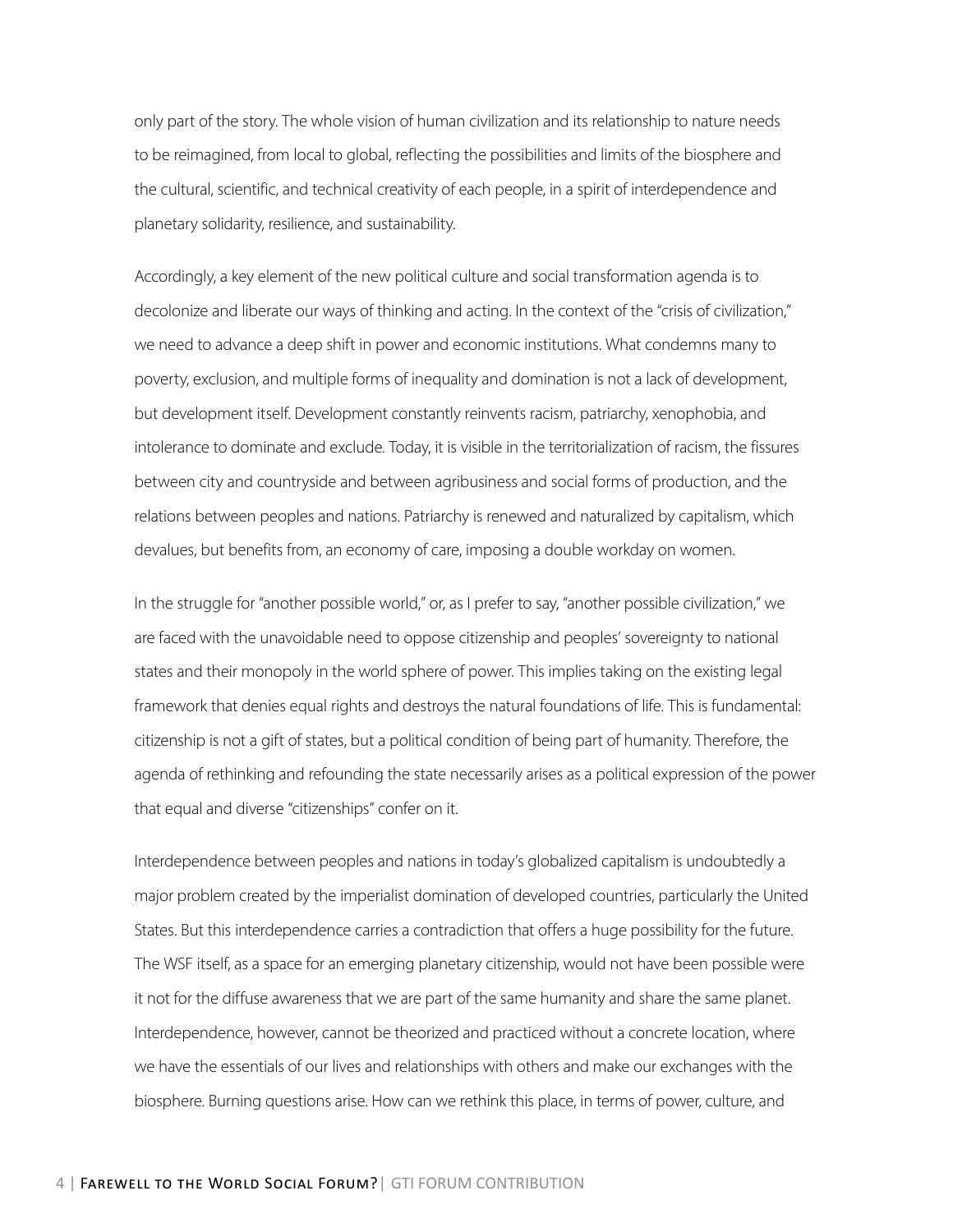economy, from a planetary citizen perspective? And how can we rethink world power from a perspective of territorialized citizenship?

#### A Possible Way of Acting Beyond the WSF

The fundamental need is to reorganize our forces in order to propel the agenda of building another civilization. The WSF serves as an inspiration, but it lacks the capacity to undertake the difficult and continuing task of collective organizing, assessing political opportunities, and waging the struggle. The process of action begins by agreeing on a broad agenda. This already points beyond the WSF to the plurality of citizens as a possible historical block for constituting and instituting planetary citizenship of another world. The tricky question is how to build coalitions with a maximum common denominator (to counteract the lowest common denominator of certain generic and empty statements) for forging the agenda and as a basis for political action. This requires intermovement coalitions and active organizations of citizens. The relative success of existing thematic campaigns and networks for strategic thinking, such as the Great Transition Network, is a point of departure. However, we need differentiated and coordinated actions of a militant citizen movement contesting existing structures and powers in the most diverse situations. For this, intra-movement networks and organizations are needed for linking local and world-embracing strategic visions. This requires the patient work of building new collective political agencies, necessarily plural and diverse, with their own identities and proposals, from local to global, understanding their potential power to transform the world.

The crucial challenge is the construction of counter-hegemonies in concrete local societies and at various levels of political influence, up to world power structures. How can we do this without factionalism, as is the tradition of the left? The answer lies in building open coalitions, which starts by recognizing others as indispensable, and depends on honoring and implementing their agenda. In this way, active consensus can be generated, which is fundamental in the struggle for a new hegemony. For this, public space for debate and free circulation of ideas will remain essential.